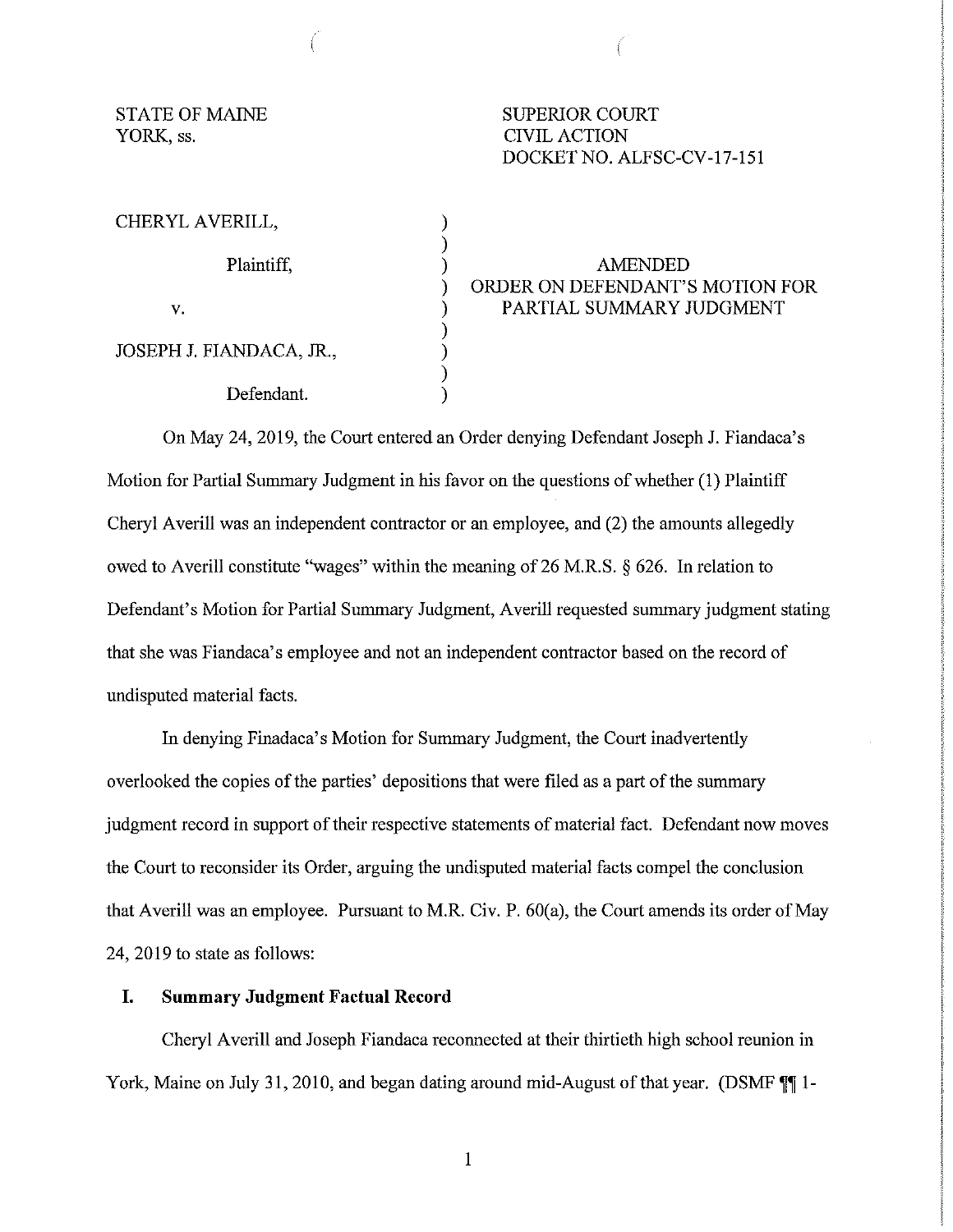2; PSAMF 129.) At the time they started dating, Ms. Averill was living in Saco, Maine and working as a waitress and at Marshwood Middle School in Eliot, Maine, while Mr. Fiandaca was living and working as a self-employed lobster fisherman in Frenchboro, Maine. (DSMF **11** 3-4; PSAMF  $\P$  48.)

Shortly after they reconnected, Fiandaca began proposing an arrangement where Averill would live and work with him in Frenchboro. (PSAMF  $\P$ ] 29-31.) Over the next year or so, Averill visited Fiandaca at his Frenchboro home six times, although the parties dispute whether Averill worked with Fiandaca on his lobster boat during these visits. (PSAMF **11** 31, 52.)

Fiandaca maintained an apartment in York, Maine, where he managed property for his mother. (DSMF **1**5.) In the spring of 2011, Averill left her apartment in Saco and moved into Fiandaca's York apartment in the spring of 2011. (DSMF **16.)** While Fiandaca paid the rent and utilities at the York apartment, Averill would perform tasks related to Fiandaca's property management duties without compensation. (PSAMF  $\P\P$  43-47, 50.) During this time, Fiandaca made various proposals to Averill that she come live and work with him in Frenchboro. (PSAMF 11 35-39.) Averill wanted Fiandaca to make financial commitments to her before she would quit her job and move to Frenchboro to live and work with him. (PSAMF **1**42.)

After having dated for more than a year (DSMF **112,** 13), Fiandaca hired Averill to work as a sternman on his lobster boat. (DSMF **17;** PSAMF **17.)** Averill also performed nonlobstering related work for Fiandaca, including bookkeeping. (DSMF **17;** PSAMF **17.)** Averill lived and worked with Fiandaca in Frechboro, Maine from about October 6, 2011 until about August 21, 2016. (DSMF **11** 13, 22.)

As a part of her compensation, Fiandaca agreed to pay Averill's living expenses and health insurance; the parties dispute whether Fiandaca agreed to pay Averill a percentage of his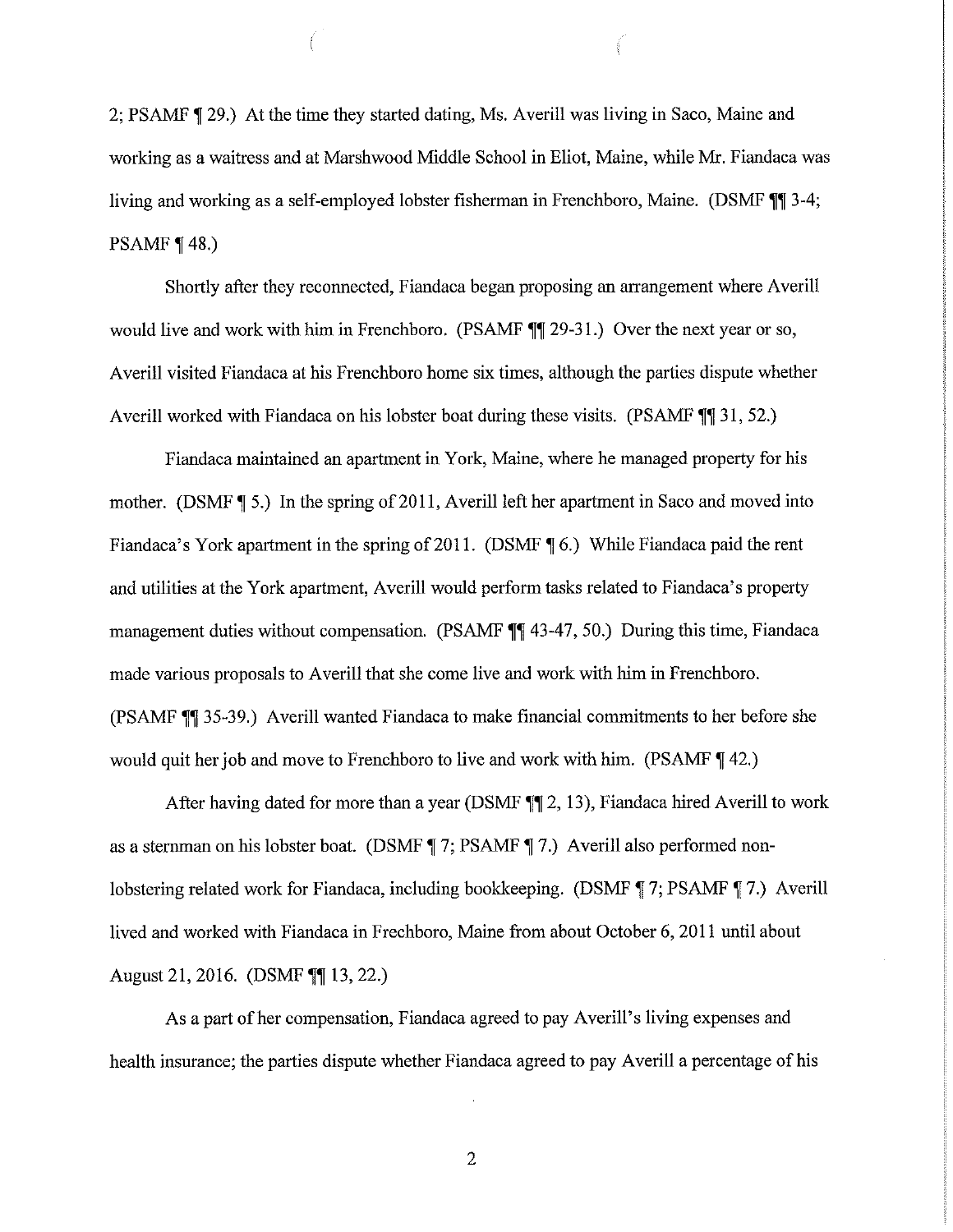gross receipts as compensation. (DSMF **1** 8-9; PSAMF **1** 9.) Besides covering her living expenses, Fiandaca did not compensate Averill at regular intervals, and the parties dispute whether Fiandaca agreed to pay Averill at regular intervals. (DSMF **14**; PSAMF **14.**) Fiandaca paid Averill a total of \$75,000 by checks dated December 31, 2013; September 7, 2015; December 28, 2015; and August 11, 2016. (DSMF ¶ 16.) During an argument on October 30, 2013, Fiandaca wrote Averill a check for \$60,000, but Averill did not cash it because she believed that would mark the end of her relationship with Fiandaca. (PSAMF  $\P$  61.) Averill's income was always reported on a 1099 tax form, rather than a W-2, which was Fiandaca's standard business practice. (DSMF **1** 27; PSAMF **1** 27.)

Averill often complained about not being paid, and during an argument Fiandaca told her "you'll get your check when you leave." (PSMF **\\\leads** 63-64.) On September 2, 2016, Averill withdrew a check for \$6,000 from the parties' joint checking account, the balance of which was comprised entirely of the receipts from Fiandaca's lobstering business apart from a \$1,000 deposit made by Averill in 2014. (DSMF  $\P$  $\P$  15, 23.)

Averill's work involved performing a number of tasks on the lobster boat, in Fiandaca's shop, and elsewhere. (DSMF **117-18**; PSAMF **117-20**, 34.) Averill also managed various aspects of Fiandaca's personal and financial responsibilities, both before and after she moved to Frenchboro. (PSAMF **1** 54.) Averill did not keep time records for the dates and times she worked on the lobster boat, in the shop, or performing other tasks. (DSMF **1** 20.) Averill did not have set hours or days to work. (DSMF **1** 20.) Averill claims she worked all day, every day performing tasks for Fiandaca's benefit. (PSAMF **1** 20.) There were days when, for various reasons, Averill would not go out on the lobster boat with Fiandaca. (DSMF 121; PSAMF 1 21.)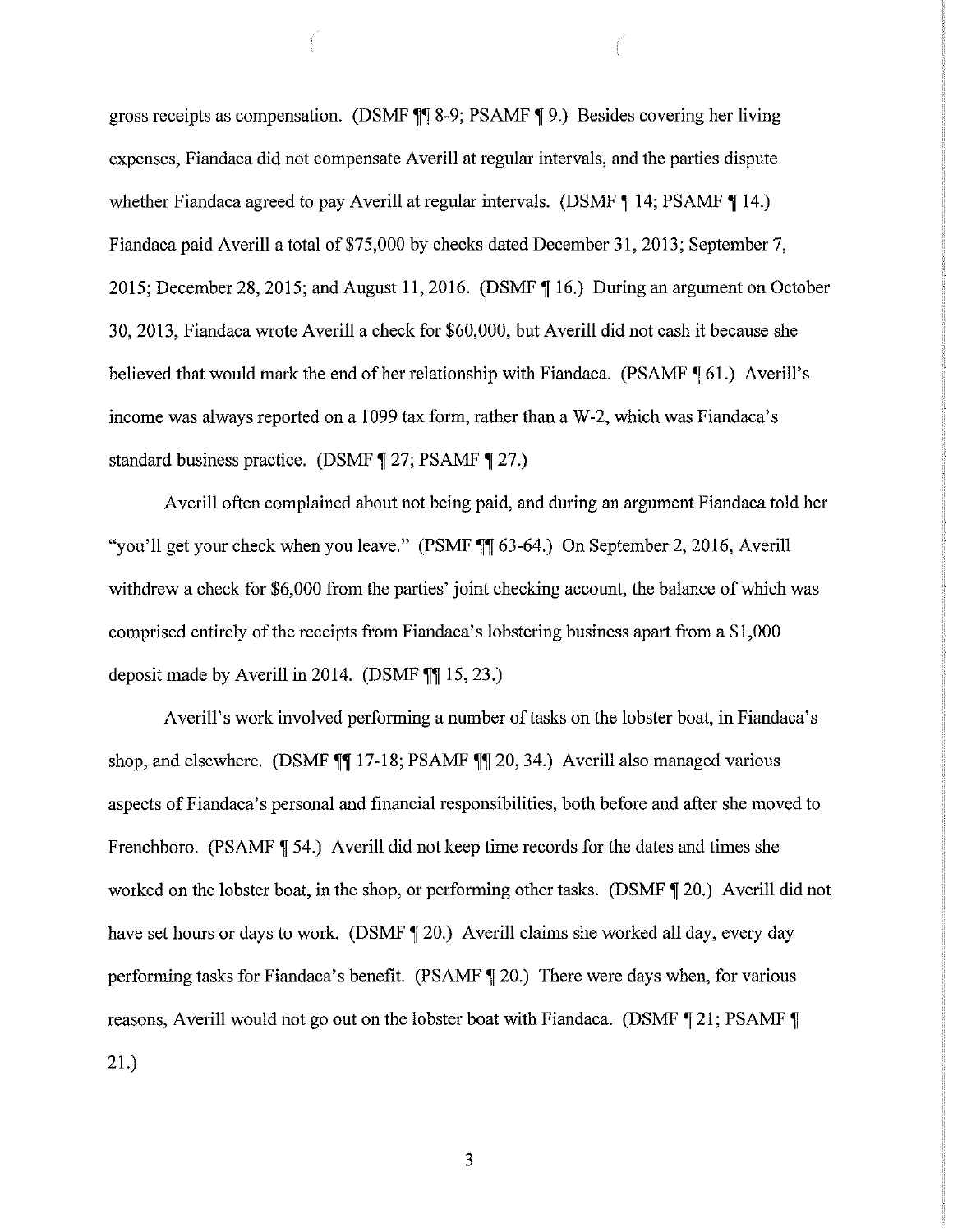Fiandaca controlled the hiring of assistants to work on the lobster boat, and he provided all of the necessary tools, gear, and materials for Averill to perform the work on the lobster boat. (DSMF **11** 25-26.)

Prior to moving to Frenchboro, Averill had no employment experience doing the sort of tasks she performed on the lobster boat and in the shop. (PSAMF **1** 55.) Fiandaca instructed Averill how to perform various tasks, which she performed at his direction. (PSAMF  $\parallel$  56.) Averill did have prior experience doing clerical and secretarial work. (PSAMF **1** 55.)

The parties dispute whether Averill was free to work other jobs during the course of her employment with Fiandaca. (DSMF **127**; PSAMF **127.**)

# **II. Discussion A. Summary Judgment Standard**

Summary judgment is proper where no genuine issues of material fact exist and the moving party is entitled to judgment as a matter of law. *Stanley v. Hancock County Comm'rs,* 2004 ME 157, 13, 864 A.2d 169; *Levine v. R.B.K. Caly Corp.*, 2001 ME 77, 14, 770 A.2d 653; M.R. Civ. P. 56(c). A material fact is "one that can affect the outcome of the case." *Dyer v.* DOT, 2008 ME 106, 14, 951 A.2d 821. A genuine issue is raised when sufficient evidence requires a fact-finder to "choose between competing versions of the truth." *Id.* (quoting *Farrington's Owners' Ass'n v. Conway Lake Resorts, Inc., 2005 ME 93,* 19, 878 A.2d 504). When material facts are in dispute, the dispute must be resolved through fact-finding at trial. *Curtis v. Porter*, 2001 ME 158,  $\P$  7, 784 A.2d 18. A party seeking to avoid summary judgment must present a prima facie case for the claim or defense that is asserted. *See Reliance Nat'l Indem. v. Knowles Indus. Svcs., 2005 ME 29,* [9, 868 A.2d 220; *Doyle v. Dep't of Human Servs.*, 2003 ME 61, **19, 824 A.2d 48.** "Summary judgment, when appropriate, may be entered against the moving party." M.R. Civ. P. 56(c).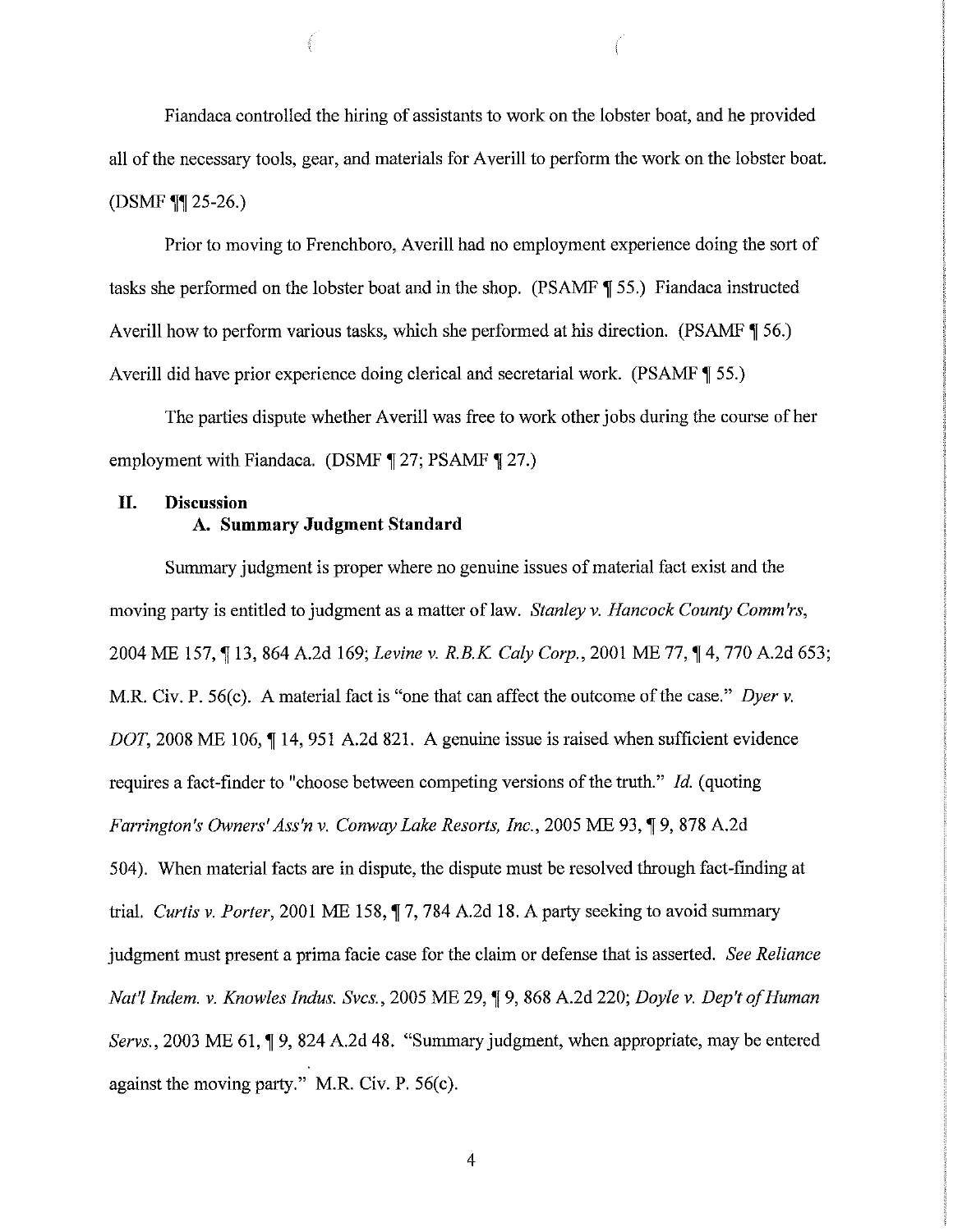## **B. Claims for Unpaid Wages, 26 M.R.S. § 626**

When Averill ceased living and working with Fiandaca in August of 2016, Maine law provided that"[a]n employee leaving employment must be paid in full within a reasonable time after demand at the office of the employer where payrolls are kept and wages are paid . . . " 26 M.R.S. § 626 (2016).

Fiandaca argues that (1) Averill was an independent contractor and not entitled to recover as an employee under the statute, and (2) the money owed to Averill does not constitute "wages." Averill responds that the undisputed factual record compels the legal conclusion that she was Fiandaca's employee, and that the money owed to her constitute "wages" under section 626.

#### **1. Independent Contractor/Employee Distinction**

"For purposes of this section, the term 'employee' means any person who performs

services for another in return for compensation, but does not include an independent contractor."

26 M.R.S § 626.

At common-law, the determination of whether a person is an employee or an independent contractor is based on weighing a number of factors:

(I) the existence of a contract for the performance by a person of a certain piece or kind of work at a fixed price; (2) independent nature of his business or his distinct calling; (3) his employment of assistants with the right to supervise their activities; (4) his obligation to furnish necessary tools, supplies and materials; (5) his right to control the progress of the work except as to final results;  $(6)$  the time for which the workman is employed;  $(7)$ the method of payment, whether by time or by job; (8) whether the work is part of the regular business of the employer.

*Murray's Case,* 154 A. 352, 354, 130 Me. 181, 186 (1931); *see also Day's Auto Body, Inc. v. Town of Medway*, 2016 ME 121, **117**, 145 A.3d 1030 (same). "Control is the most important factor, and the right to control the details of the performance, present in the context of an employment relationship, must be distinguished from the right to control the result to be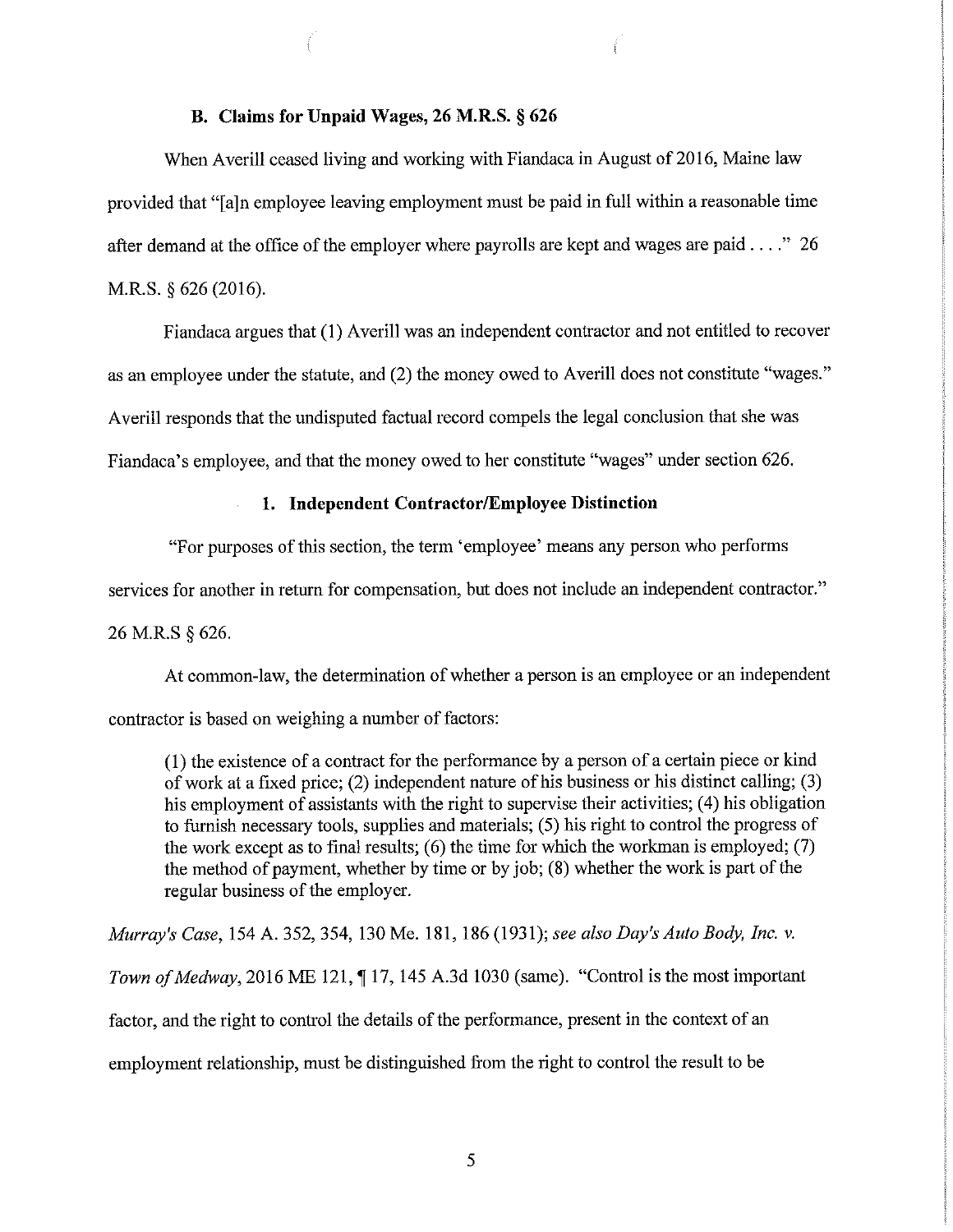obtained, usually found in independent contractor relationships." *Day's Auto Body, Inc.,* 2016 ME 121,  $\P$  17, 145 A.3d 1030 (internal quotation marks and citation omitted)

Contrary to Defendant's argument, several of the factors weigh in favor of Averill being deemed an employee rather than an independent contractor. Averill's work for Fiandaca was not particularly distinct from Fiandaca's work; Averill did not employ her own assistants; Fiandaca, not Averill, provided all of the necessary tools, supplies, and materials; Averill worked for Fiandaca for over five years under a contract that was indefinite in duration; Averill was not paid by the job; Fiandaca instructed Averill how to perform various tasks and directed her to perform various tasks; and Averill's work on the lobster boat and in the shop was a part of Fiandaca's regular business.<sup>1</sup>

On the other hand, Averill's work involved tasks that were not a part of Fiandaca's regular business, such as managing Finadaca' s personal and household finances, and managing his real estate holdings. The parties dispute whether Fiandaca precluded Averill from seeking outside employment, and the extent to which Fiandaca controlled Averill's schedule. Averill was not paid by the hour or at regular intervals.

Contrary to the parties' arguments, the undisputed facts of this case do not compel the conclusion that Averill was an "employee" or an "independent contractor." The parties were engaged in a lengthy, tumultuous, and complicated business and personal relationship that does not fit neatly into the legal definitions of employee and independent contractor. That

<sup>1</sup> The fact that Averill's income was reported on a 1099, rather than a W2, is irrelevant in this analysis. *See Timberlake* v. *Frigon* & *Frigon,* 438 A.2d 1294, 1298 (Me. 1982) ("withholding practices may simply reflect an attempt to avoid responsibility for providing workers' compensation coverage."); *see also West v. C.A.M Logging,*  670 A.2d 934, 939 (Me. 1996) (same); *Stone v. Thorbjornson,* 656 A.2d 1211, 1214 (Me. 1995) (same).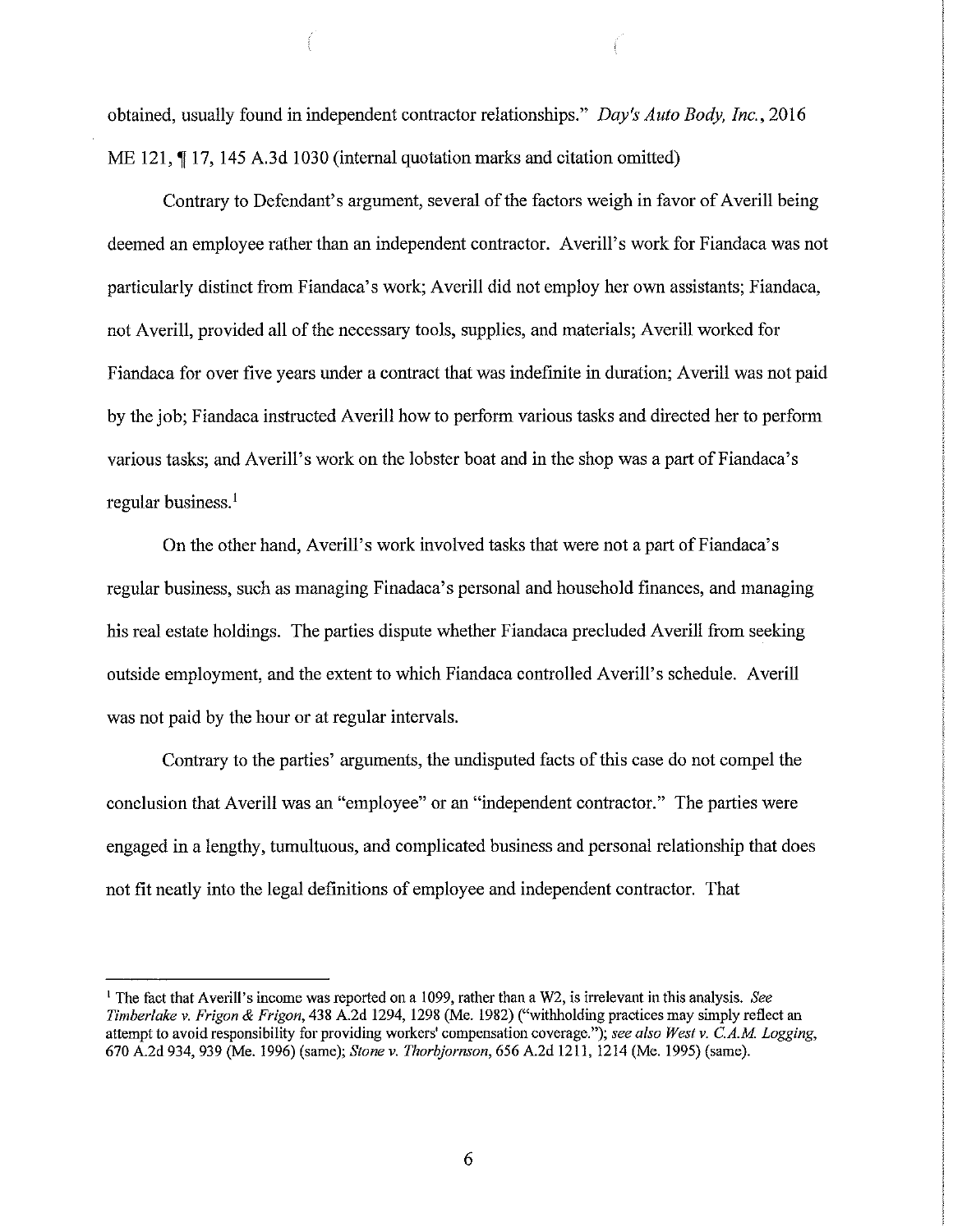determination is best left to the finder of fact, and neither party is entitled to summary judgment on the question of whether Averill was an employee or an independent contractor.

### **2. "Wages"**

Fiandaca next argues that Averill's claim does not constitute a claim for unpaid "wages," within the meaning of section 626 because she was not paid at regular, periodic intervals.

The statute permits recovery for "the amount of unpaid wages[,]" as well as treble damages, attorney's fees, and interest. 26 M.R.S. § 6262 (2016). While the Law Court has never defined the term "wages" within the context of section 626, it has acknowledged that the legislature intended a broad definition. *See Dinan v. Alpha Networks, Inc.,* 2013 ME 22, **118,** 60 A.3d 792 (noting the statute applies to "any person who performs services for another in return for compensation" besides an independent contractor); *see also Community Telecommunications Corp. v. Loughran,* 651 A.2d 373, 376 (Me. 1994) (holding that section 626 was intended to provide a "broad guarantee of prompt payment of wages" and that commissions and bonuses constitute "wages" under the statute).

Thus, the Law Court has made clear that section 626 should be interpreted in light of the broad protections the legislature intended to provide. With this in mind, there is no principled reason to conclude that Averill's compensation did not constitute a "wage" because she was not paid regularly. As such, Fiandaca is not entitled to summary judgment on this basis.

# **II. Conclusion & Order**

In light of the foregoing, the entry shall be:

"Defendant Joseph Fiandaca, Jr. 's Motion for Partial Summary Judgment is DENIED. Plaintiff Cheryl Averill's request for summary judgment is DENIED. Plaintiff Cheryl Averill's Motion to Reconsider is DENIED."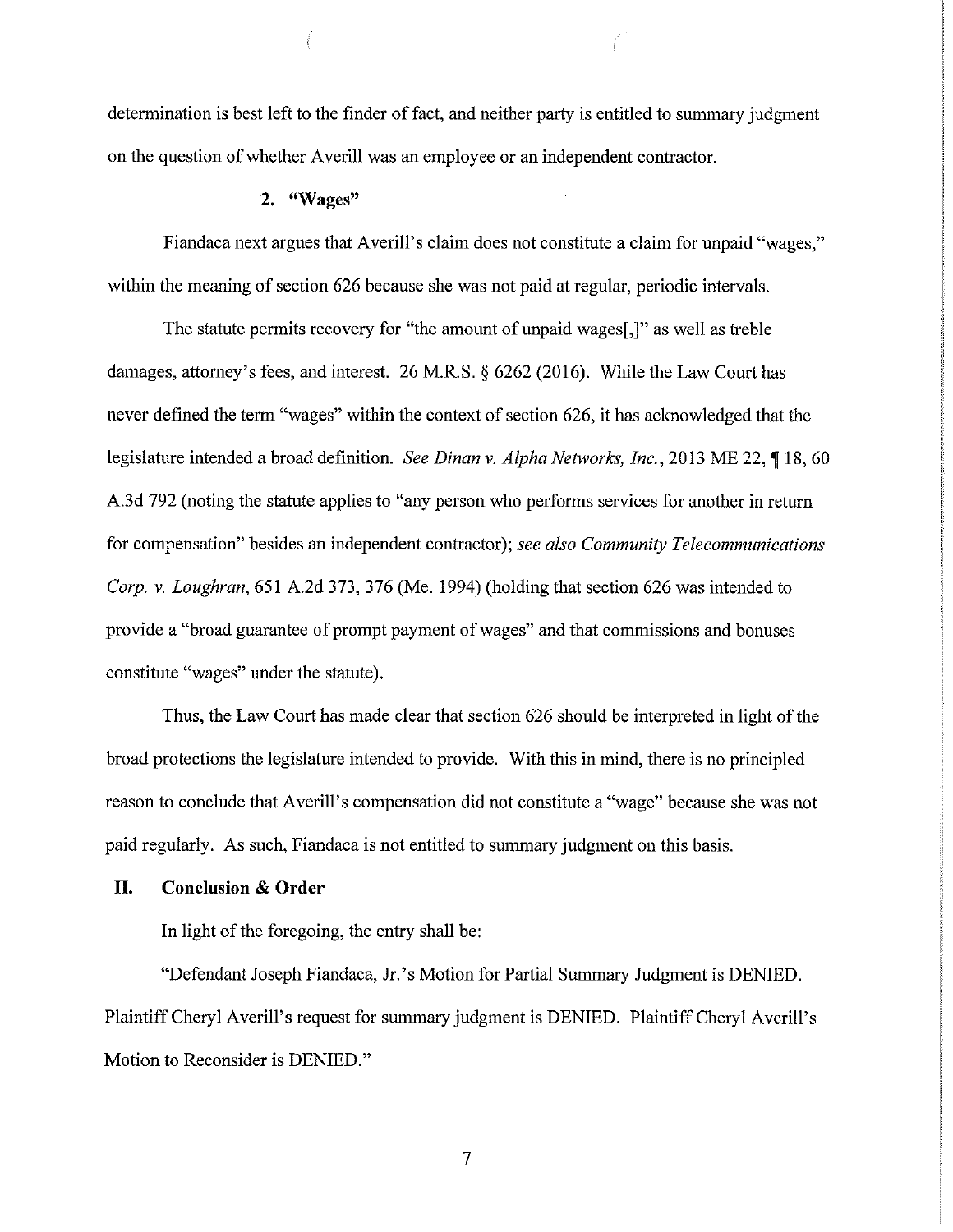The Clerk is requested to enter this Order on the docket for this case by incorporating it by

reference. M.R. Civ. P. 79(a).

SO ORDERED.

Dated: June  $\overline{\mathcal{S}}$ , 2019

John O'Neil, Jr.

Justice, Superior Court

Entered on the Docket on: 616 Entered on the Docket on: 616<br>Copies sent to the following parties/counsel on: 616 Copies sent to the bill Atty Meccullough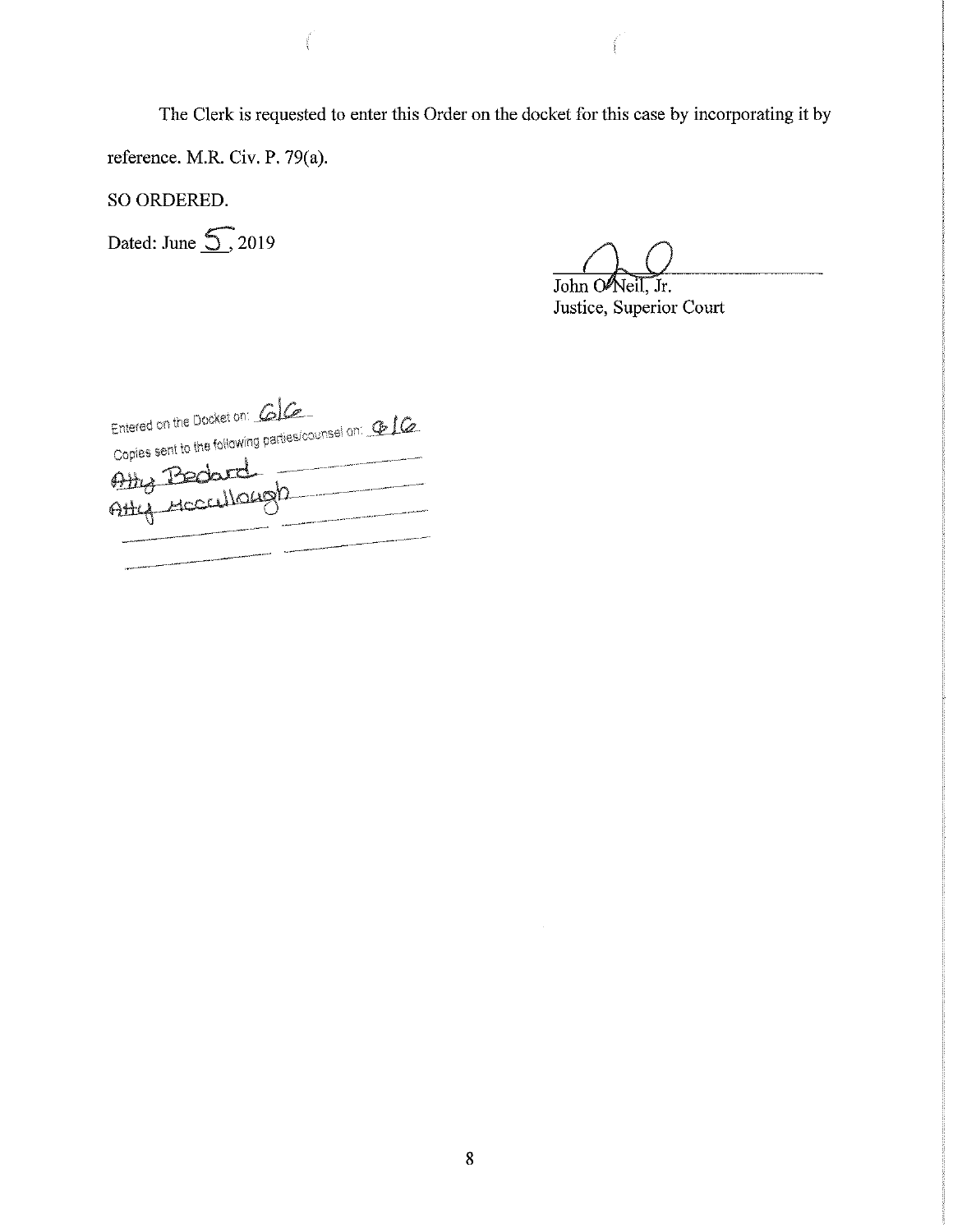YORK, ss. CIVIL ACTION

STATE OF MAINE SUPERIOR COURT DOCKETNO. ALFSC-CV-17-151

**Concert** 

| CHERYL AVERILL,          |             |
|--------------------------|-------------|
| Plaintiff,               |             |
| V.                       | ORDEI<br>PA |
|                          |             |
| JOSEPH J. FIANDACA, JR., |             |
| Defendant.               |             |

R ON DEFENDANT'S MOTION FOR RTIAL SUMMARY JUDGMENT

Plaintiff Cheryl Averill brings this action against Defendant, Joseph Fiandaca, Jr., relating to her personal and employment relationship with Defendant. Defendant now moves, pursuant to M.R. Civ. P. 56(b), for partial summary judgment on Count III of Plaintiff's sevencount complaint, which seeks damages for unpaid wages pursuant to 26 M.R.S.  $\S$  626.<sup>1</sup>

## I. **Summary Judgment Factual Record<sup>2</sup>**

Cheryl Averill and Joseph Fiandaca reconnected at their thirtieth high school reunion in York, Maine on July 31, 2010, and began dating around mid-August of that year. (DSMF  $\P$  1-2; PSAMF **1** 29.) At the time they started dating, Ms. Averill was living in Saco, Maine and working as a waitress and at Marshwood Middle School in Eliot, Maine, while Mr. Fiandaca was living and working as a self-employed lobster fisherman in Frenchboro, Maine. (DSMF **11** 3-4; PSAMF  $\P$  48.)

<sup>&</sup>lt;sup>1</sup> While Defendant's written motion also seeks summary judgment in his favor on Count II of the Plaintiff's Complaint (breach of an oral contract of employment), Defendant waived that argument at oral argument on the present motion, which was held on May 9, 2019.

<sup>&</sup>lt;sup>2</sup> Both parties support their statements of material fact, and qualifications and/or denials thereof, by referencing depositions that neither party has included in the summary judgment record. In its discretion, the Court will consider the admitted facts as such. However, to the extent a denied or qualified statement offact, qualification, or denial is not properly supported by record materials, that unsupported statement offact, qualification, or denial will be disregarded. *See* M.R. Civ. P. 56(h}(4).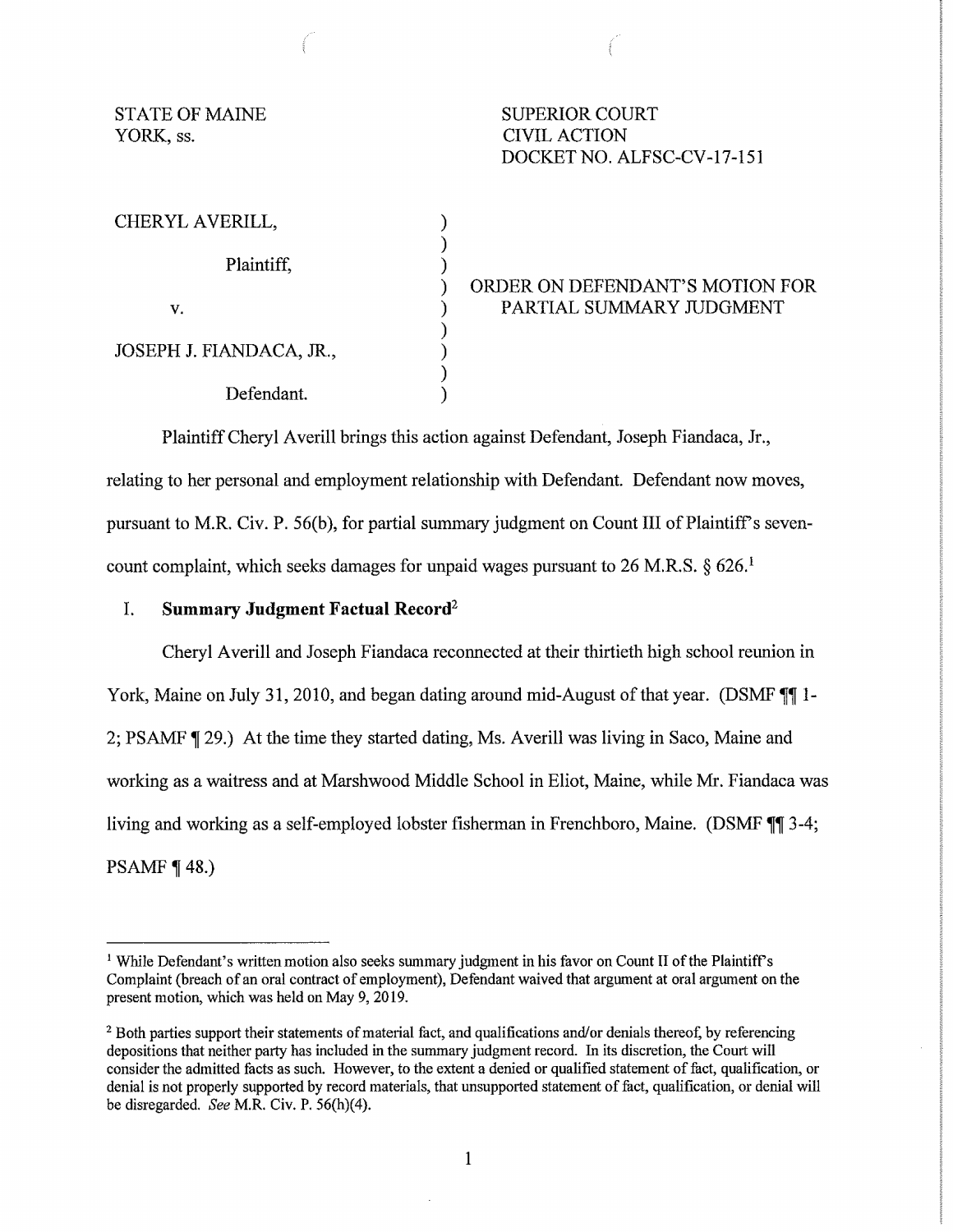Shortly after they reconnected, Fiandaca began proposing an arrangement where Averill would live and work with him in Frenchboro. (PSAMF  $\mathbb{N}$  29-31.) Over the next year or so, Averill visited Fiandaca at his Frenchboro home six times, although the parties dispute whether Averill worked with Fiandaca on his lobster boat during these visits. (PSAMF  $\P$  1, 52.)

(

Fiandaca maintained an apartment in York, Maine, where he managed property for his mother. (DSMF  $\P$  5.) In the spring of 2011, Averill left her apartment in Saco and moved into Fiandaca's York apartment in the spring of 2011. (DSMF **[6.]** While Fiandaca paid the rent and utilities at the York apartment, Averill would perform tasks related to Fiandaca's property management duties without compensation. (PSAMF **11** 43-47, 50.) During this time, Fiandaca made various proposals to Averill that she come live and work with him in Frenchboro. (PSAMF **T** 35-39.) Averill wanted Fiandaca to make financial commitments to her before she would quit her job and move to Frenchboro to live and work with him. (PSAMF **142.**)

Averill claims that, in early 2011, Fiandaca hired Averill as a sternman on his lobster boat, and pursuant to this arrangement she would live in Fiandaca's Frenchboro home rent free, Fiandaca would cover household expenses, pay for Averill's health insurance, and pay her 20% of his gross lobster sales at the end of every year. (DSMF **11** 7-8.) Fiandaca claims he never promised to pay Averill 20% of the gross lobster sales, but admits that he promised to pay her "by the end of the year." (DSMF  $\parallel$  9; PSAMF  $\parallel$  58.)

Around October 7, 2011, Averill moved to Frenchboro and began working on Fiandaca's lobster boat. (DSMF ¶ 13.) While Averill lived and worked with Fiandaca in Frenchboro, Fiandaca paid her at irregular intervals by checks in the amount of \$25,000 (dated 12/31/13); \$10,000 (dated  $9/7/15$ ); \$30,000 (dated 12/28/15); and \$10,000 (dated 8/11/16). (DSMF  $\P$ [14, 16.) Fiandaca did not pay Averill at the end of 2011, 2012, or 2014, and Averill did not insist on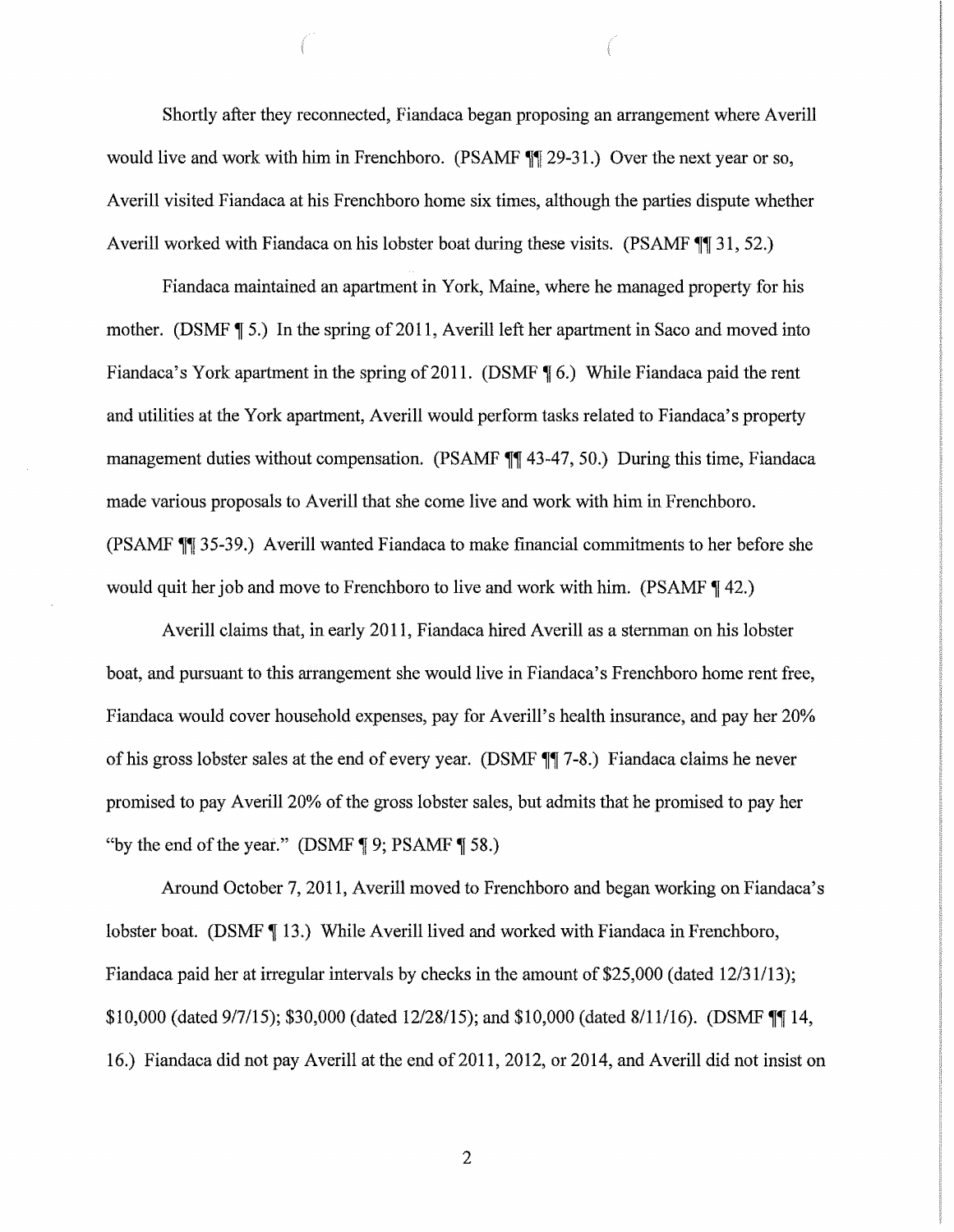payment. (PSAMF **T** 59-60, 62.) However, Averill would frequently complain about not being paid. (PSAMF **1** 63.) During an argument on October 30, 2013, Fiandaca wrote Averill a check for \$60,000, but Averill did not cash it because she believed that would mark the end of her relationship with Fiandaca. (PSAMF **1** 61.) During another fight towards the end of the parties' relationship, Fiandaca told Averill she would get paid "when you leave." (PSAMF  $\P$  64.)

Averill performed various tasks on the lobster boat and in the shop, she worked irregular hours and did not keep track of her time, and did not always go out with Fiandaca on the lobster boat (although the parties dispute the circumstances under which Averill would stay behind). (DSMF  $\P$  17-21; PSMF  $\P$  21.) In the course of their work together, Fiandaca was the only one to hire assistants and provided all of the tools, gear, and materials necessary for the work. (DSMF  $\parallel$  25-26.) The parties dispute whether, in the course of Averill's employment, she was precluded from taking other jobs. (DSMF **1** 27; PSMF 1 27.) Averill had no prior experience working on a lobster boat. (PSAMF **1** 55.) Fiandaca provided Averill, and everyone else who worked with him on his lobster boat, with a 1099 tax form (rather than a W-2) to document their income.  $(DSMF \parallel 28.)$ 

Averill ceased living and working with Fiandaca in August of 2016. (DSMF **1** 22.) By check dated September 2, 2016, Averill withdrew \$6,000 from the parties' joint checking account whose balance, aside from a single \$1,000 deposit Averill claims to have made in the summer of 2014, consisted entirely of the proceeds from the lobster business. (DSMF  $\P$  15.)

### **II. Discussion**

### **A. Summary Judgment Standard**

Summary judgment is proper where no genuine issues of material fact exist and the moving party is entitled to judgment as a matter of law. *Stanley v. Hancock County Comm'rs*,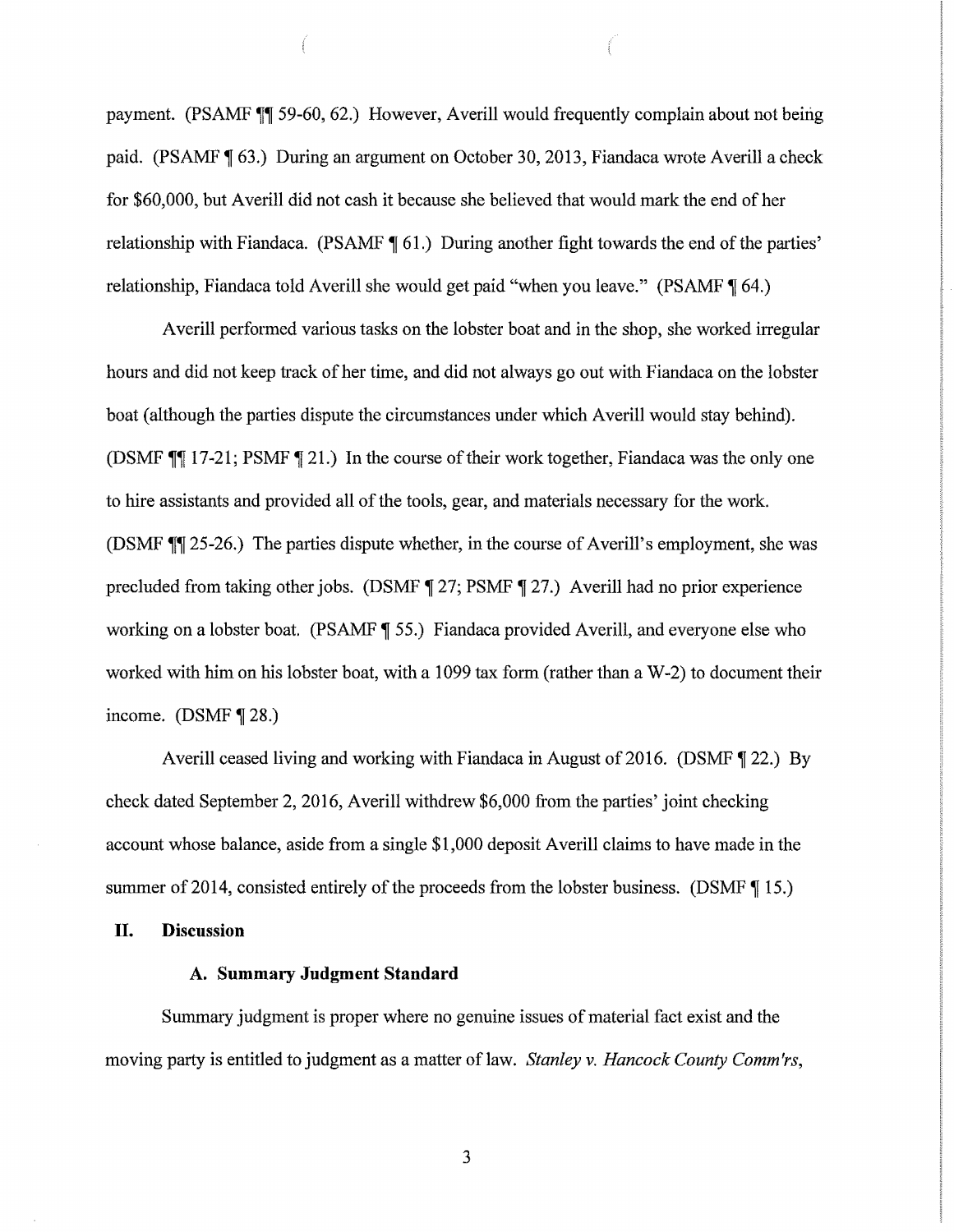2004 ME 157, 13, 864 A.2d 169; *Levine v. R.B.K. Caly Corp.*, 2001 ME 77, 14, 770 A.2d 653; . M.R. Civ. P. 56(c). A material fact is "one that can affect the outcome of the case." *Dyer v. DOT*, 2008 ME 106, 114, 951 A.2d 821. A genuine issue is raised when sufficient evidence requires a fact-finder to "choose between competing versions of the truth." *Id.* (quoting *Farrington's Owners' Ass'n v. Conway Lake Resorts, Inc., 2005 ME 93, 19, 878 A.2d* 504). When material facts are in dispute, the dispute must be resolved through fact-finding at trial. *Curtis v. Porter*, 2001 ME 158,  $\parallel$  7, 784 A.2d 18. A party seeking to avoid summary judgment must present a prima facie case for the claim or defense that is asserted. *See Reliance Nat'! lndem. v. Knowles Indus. Svcs.,* 2005 ME 29, **19,868** A.2d 220; *Doyle v. Dep'tofHuman Servs.*, 2003 ME 61, **[9, 824 A.2d 48.**]

# **B. Claims for Unpaid Wages, 26 M.R.S.** § **626**

When Averill ceased Iiving and working with Fiandaca in August of 2016, Maine law provided that "[a]n employee leaving employment must be paid in full within a reasonable time after demand at the office of the employer where payrolls are kept and wages are paid  $\dots$ ." 26 M.R.S. § 626 (2016).

Fiandaca argues that ( 1) Averill was an independent contractor and not entitled to recover as an employee under the statute, and (2) the money owed to Averill does not constitute "wages." Averill responds that the undisputed factual record compels the legal conclusion that she was Fiandaca's employee, and that the money owed to her constitute "wages" under section 626.

## **1. Independent Contractor/Employee Distinction**

"For purposes of this section, the term 'employee' means any person who performs services for another in return for compensation, but does not include an independent contractor." 26 M.R.S § 626.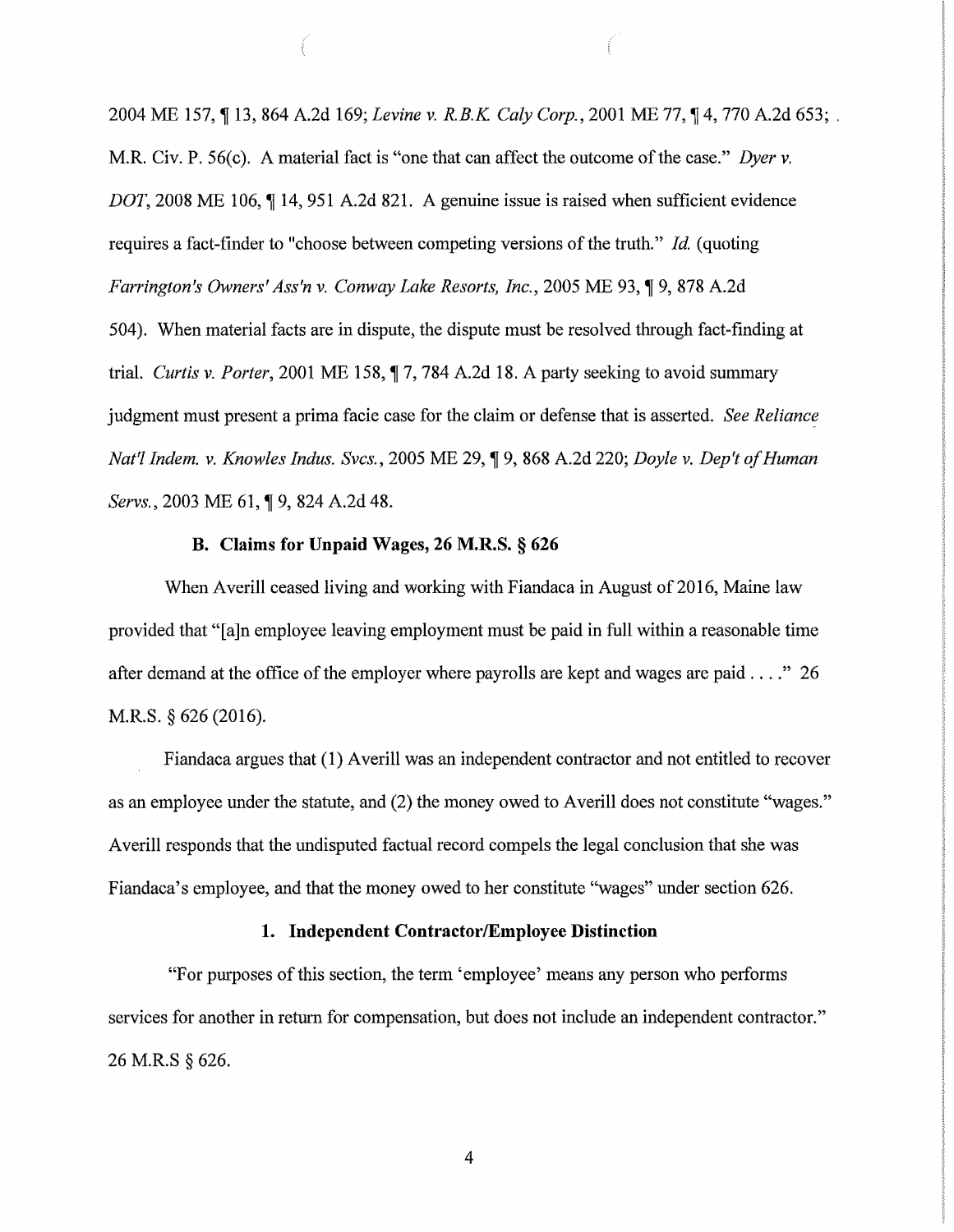At common-law, the determination of whether a person is an employee or an independent contractor is based on weighing a number of factors:

(1) the existence of a contract for the performance by a person of a certain piece or kind of work at a fixed price;  $(2)$  independent nature of his business or his distinct calling;  $(3)$ his employment of assistants with the right to supervise their activities; (4) his obligation to furnish necessary tools, supplies and materials; (5) his right to control the progress of the work except as to final results;  $(6)$  the time for which the workman is employed;  $(7)$ the method of payment, whether by time or by job; (8) whether the work is part of the regular business of the employer.

*Murray's Case,* 154 A. 352, 354, 130 Me. 181, 186 (1931); *see also Day's Auto Body, Inc. v. Town of Medway*, 2016 ME 121, 17, 145 A.3d 1030 (same). "Control is the most important factor, and the right to control the details of the performance, present in the context of an employment relationship, must be distinguished from the right to control the result to be obtained, usually found in independent contractor relationships." *Day <sup>1</sup> s Auto Body, Inc.,* 2016 ME 121, 17, 145 A.3d 1030 (internal quotation marks and citation omitted)

Contrary to Defendant's argument, several of the factors weigh in favor of Averill being deemed an employee rather than an independent contractor. Averill's work for Fiandaca was not particularly distinct from Fiandaca's work; Averill did not employ her own assistants; Fiandaca, not Averill, provided all of the necessary tools, supplies, and materials; Averill worked for Fiandaca for over five years under a contract that was indefinite in duration; and Averill's work was a part of Fiandaca's regular business.<sup>3</sup>

As to the "most important factor"—Fiandaca's ability to control the manner in which Averill performed her work—there are no undisputed facts upon which the Court can conclude

<sup>3</sup>The fact that Averill's income was reported on a 1099, rather than a W2, is irrelevant in this analysis. *See Timberlake v. Frigon & Frigon,* 438 A.2d 1294, 1298 (Me. 1982) ("withholding practices may simply reflect an attempt to avoid responsibility for providing workers' compensation coverage."); *see also West v. C.A.M Logging,*  670 A.2d 934, 939 (Me. 1996) (same); *Stone* v. *Thorbjornson,* 656 A.2d 1211, 1214 (Me. 1995) (same).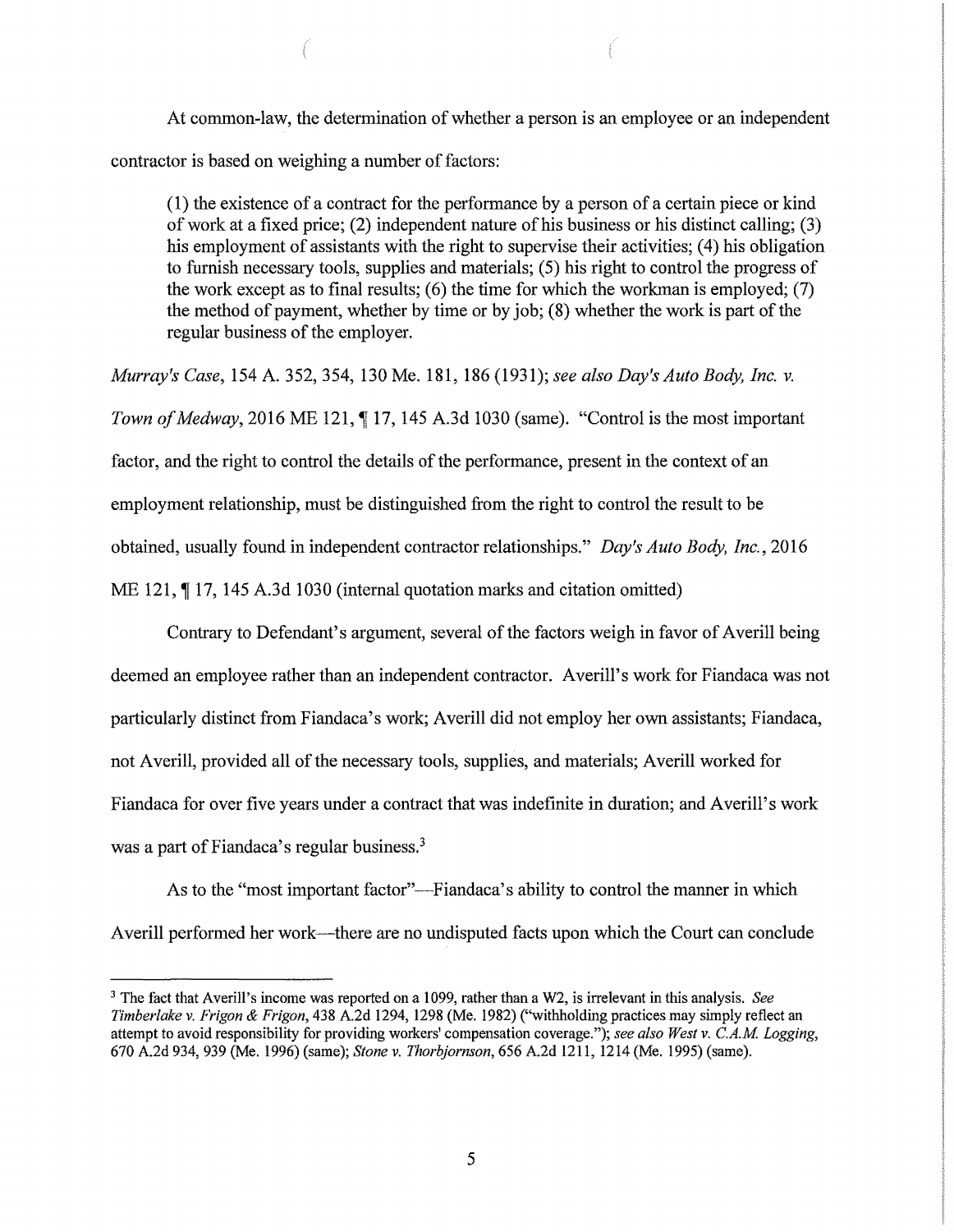this factor favors either party. Moreover, both parties paint starkly different pictures of the facts. In Defendant's version, Averill could perform a significant portion of her work at her own pace and without significant oversight. In Plaintiff's version, her schedule was the product of Fiandaca's whims on the particular day. Another unresolved factor is the method by which Averill's compensation was calculated.

Given the disputed nature of the facts, summary judgment is not warranted. The determination of whether Averill was an employee or an independent contractor is best left to the finder of fact.

## **2. "Wages"**

Fiandaca next argues that Averill's claim does not constitute a claim for unpaid "wages," within the meaning of section 626 because she was not paid at regular, periodic intervals.

The statute permits recovery for "the amount of unpaid wages[,]" as well as treble damages, attorney's fees, and interest. 26 M.RS. § 6262 (2016). While the Law Court has never defined the term "wages" within the context of section 626, it has acknowledged that the legislature intended a broad definition. *See Dinan v. Alpha Networks, Inc.*, 2013 ME 22, 18, 60 A.3d 792 (noting the statute applies to "any person who performs services for another in return for compensation" besides an independent contractor); *see also Community Telecommunications Corp. v. Loughran,* 651 A.2d 373, 376 (Me. 1994) (holding that section 626 was intended to provide a "broad guarantee of prompt payment of wages" and that commissions and bonuses constitute "wages" under the statute).

Thus, the Law Court has made clear that section 626 should be interpreted in light of the broad protections the legislature intended to provide. With this in mind, there is no principled